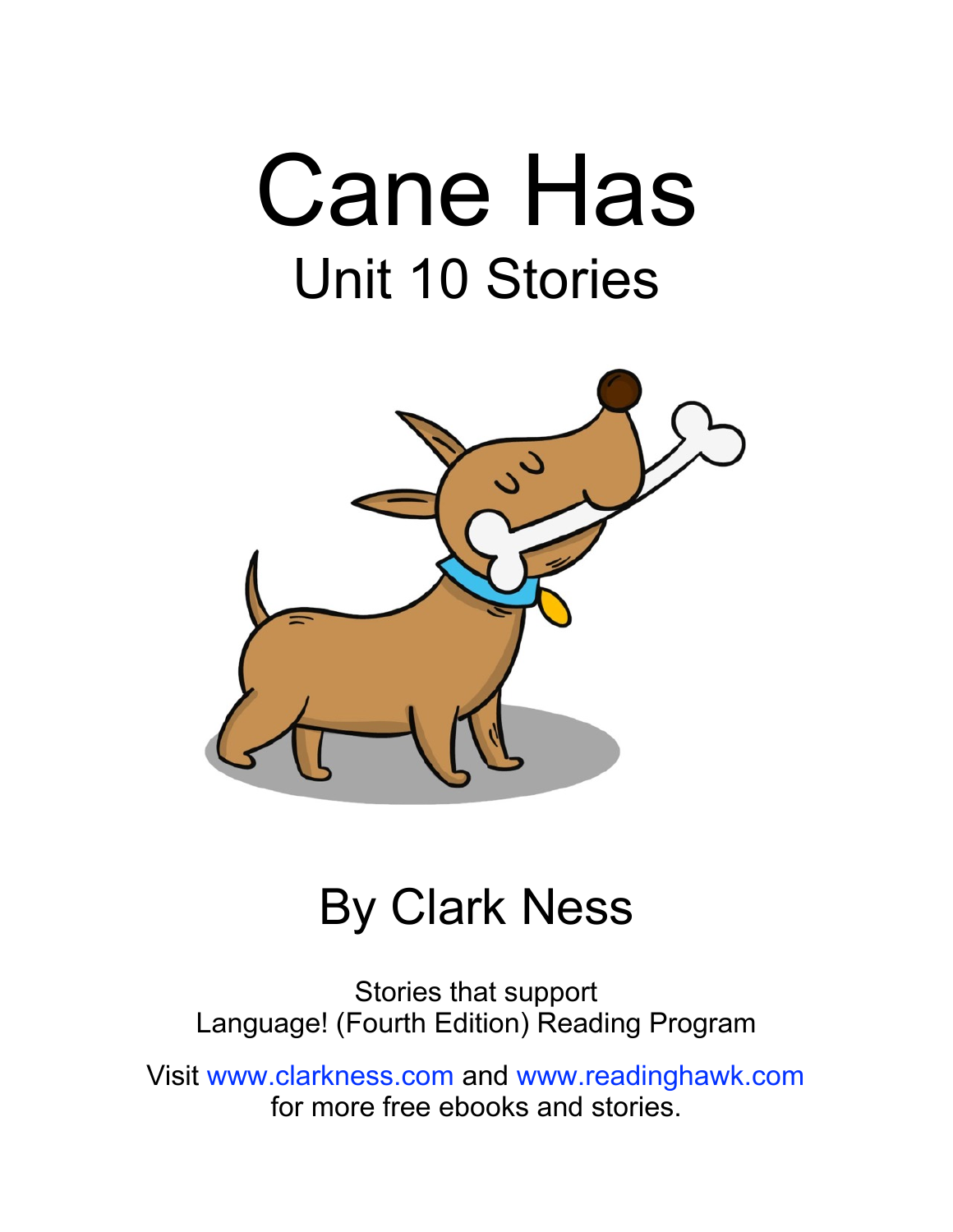### Cane Has a Bone



### This dog is Cane.

#### Cane has a bone.

#### He likes his bone.

Do all dogs like to have

#### a bone?

Story Level - Unit 10 20 words in text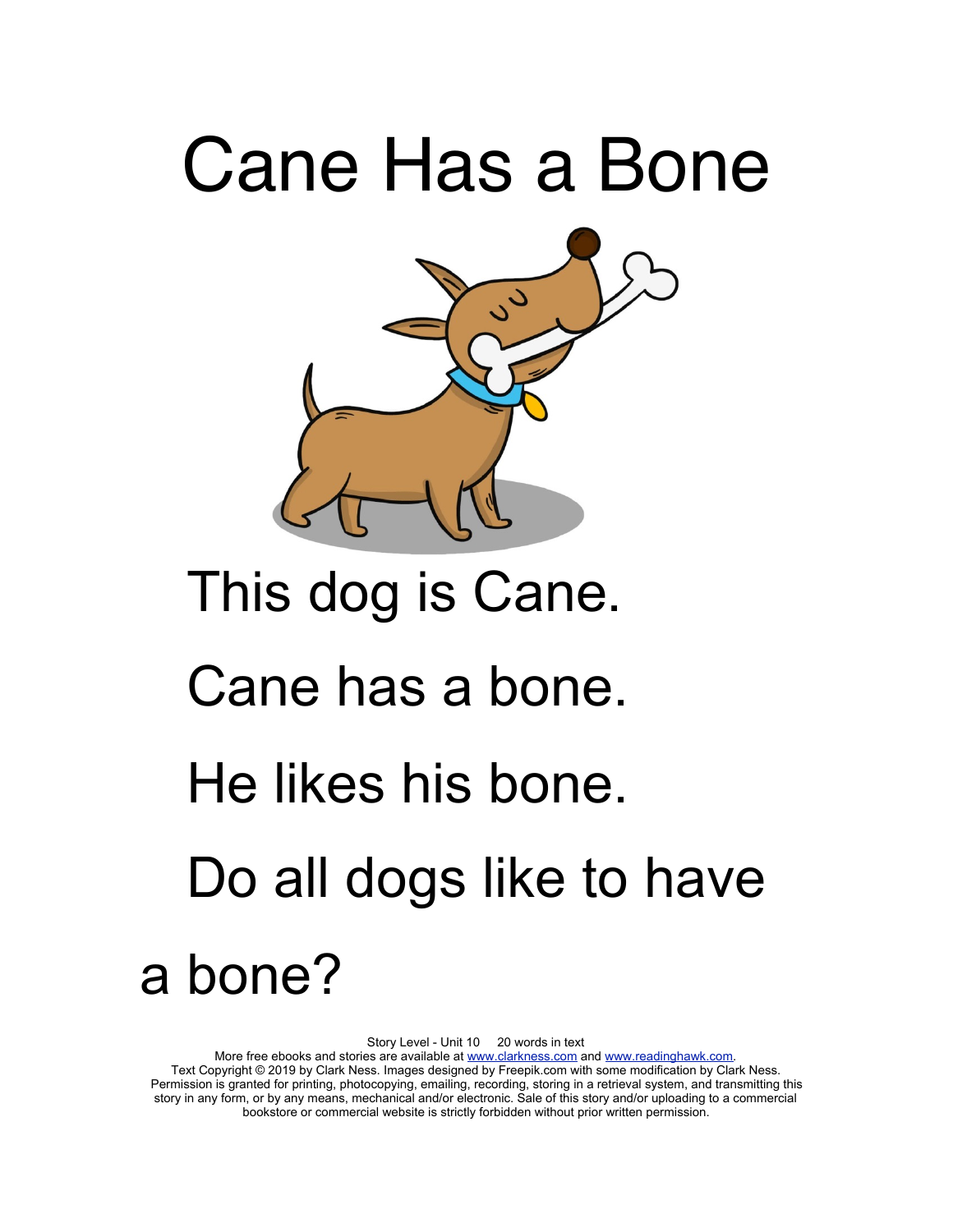### Gale Has a Bike



#### This is Gale.

#### He has a bike.

## He can ride on his bike. His dog can ride on his bike too.

Story Level - Unit 10 21 words in text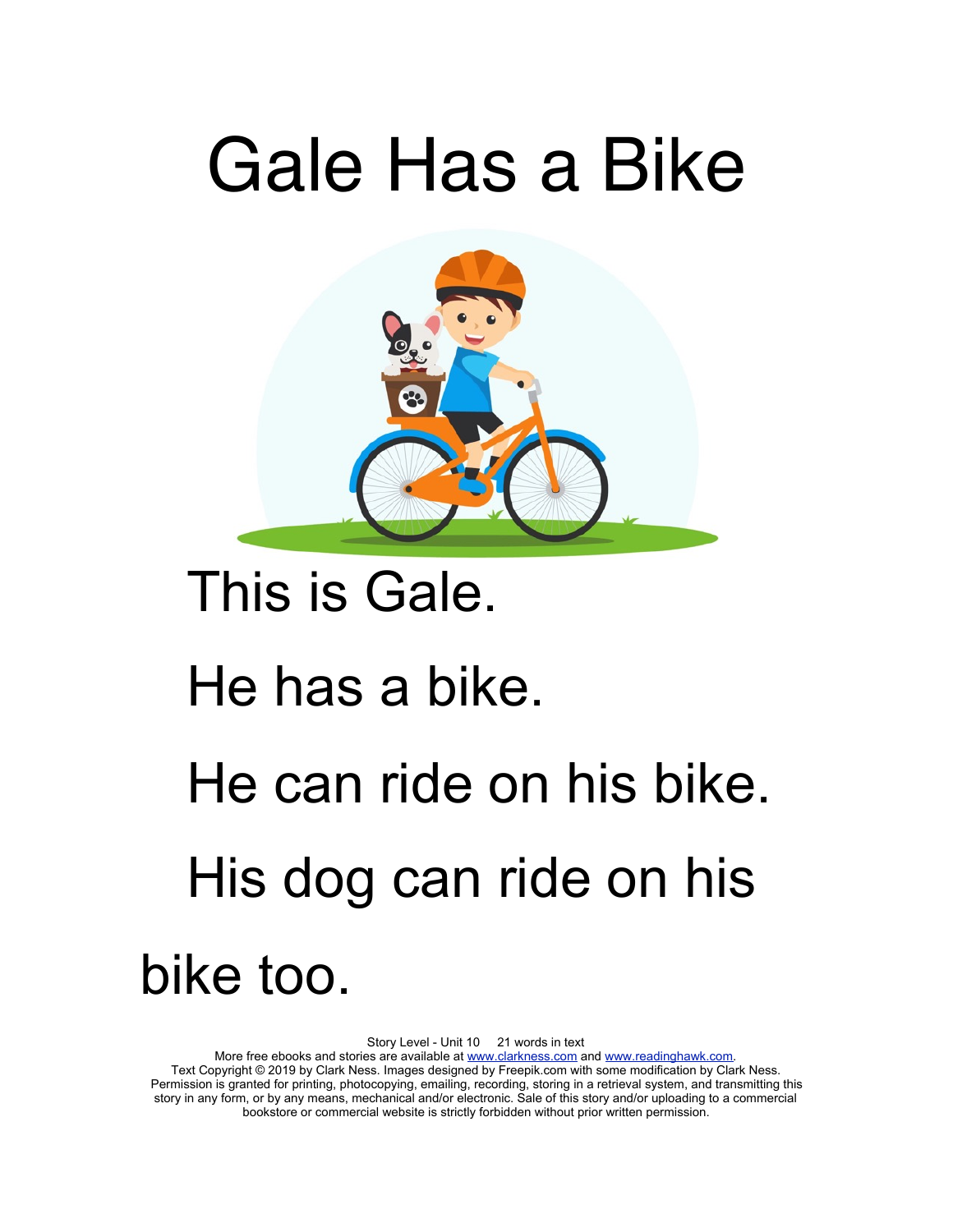

Story Level - Unit 10 27 words in text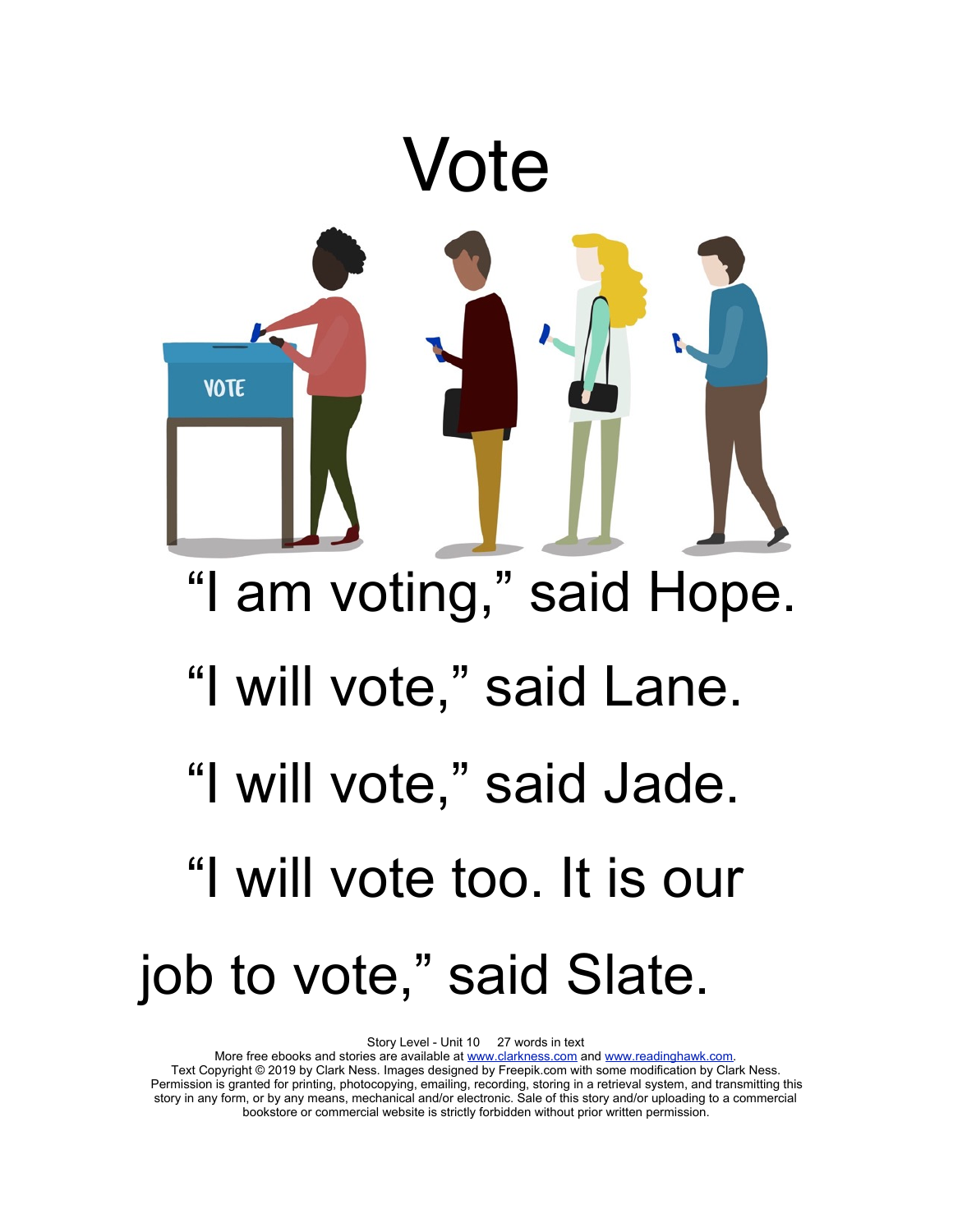## Fishing



# Wade and his wife Rose were fishing out on a lake. "We like to fish," said Rose. "It is fun," said Wade.

Story Level - Unit 10 22 words in text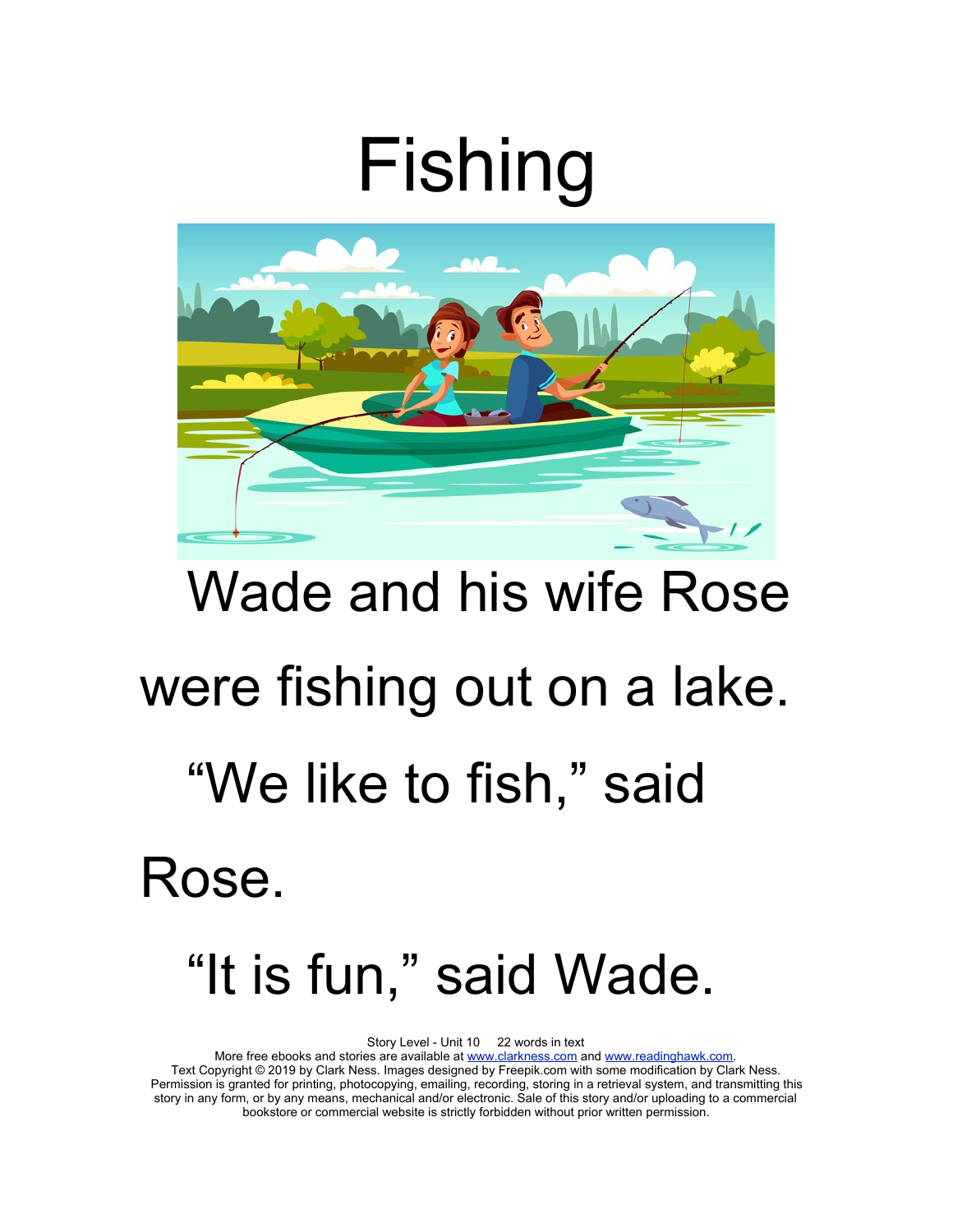

#### Case woke up. He had

#### slept well.

## "I have to get up. It is time to get out of this bed," said Case.

Story Level - Unit 10 23 words in text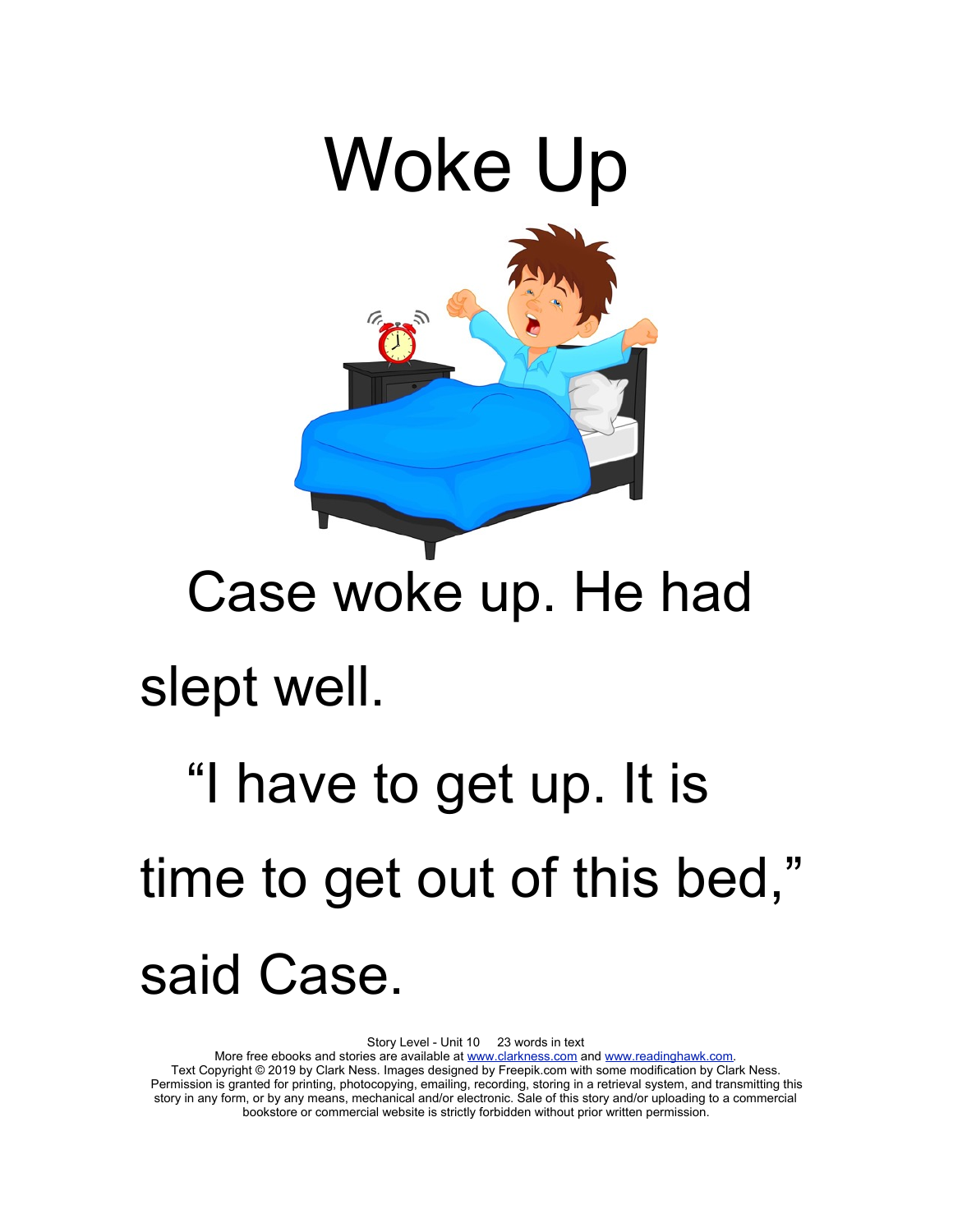### Likes to Bake



#### Chase is a man that

#### likes to bake.

## "I like to bake. It is fun to bake. I could just bake and bake," said Chase.

Story Level - Unit 10 25 words in text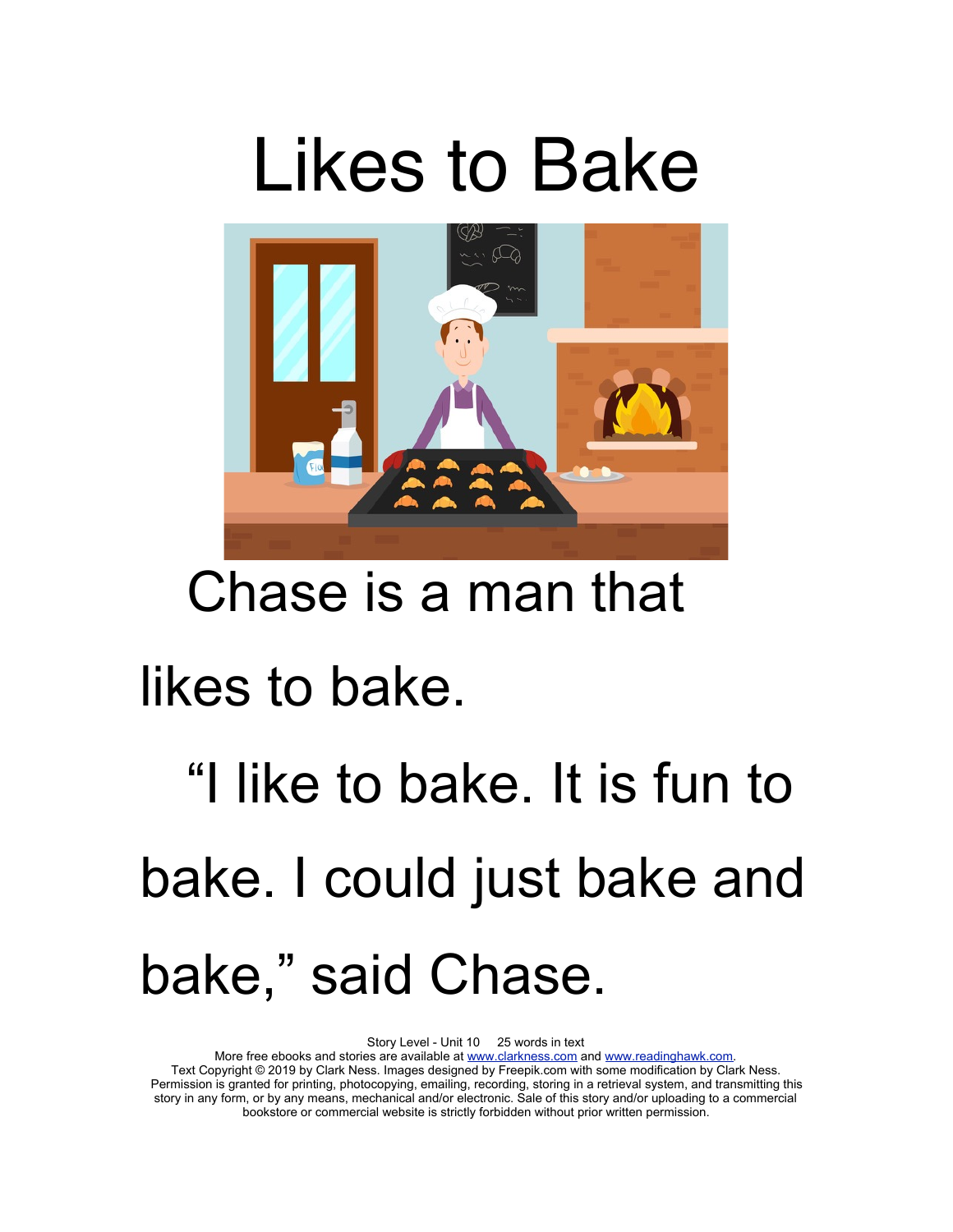

# This is Cub. He is next to a maze. He wishes to get to his cake, but the maze stops him. Can you help Cub get to his cake?

Story Level - Unit 10 29 words in text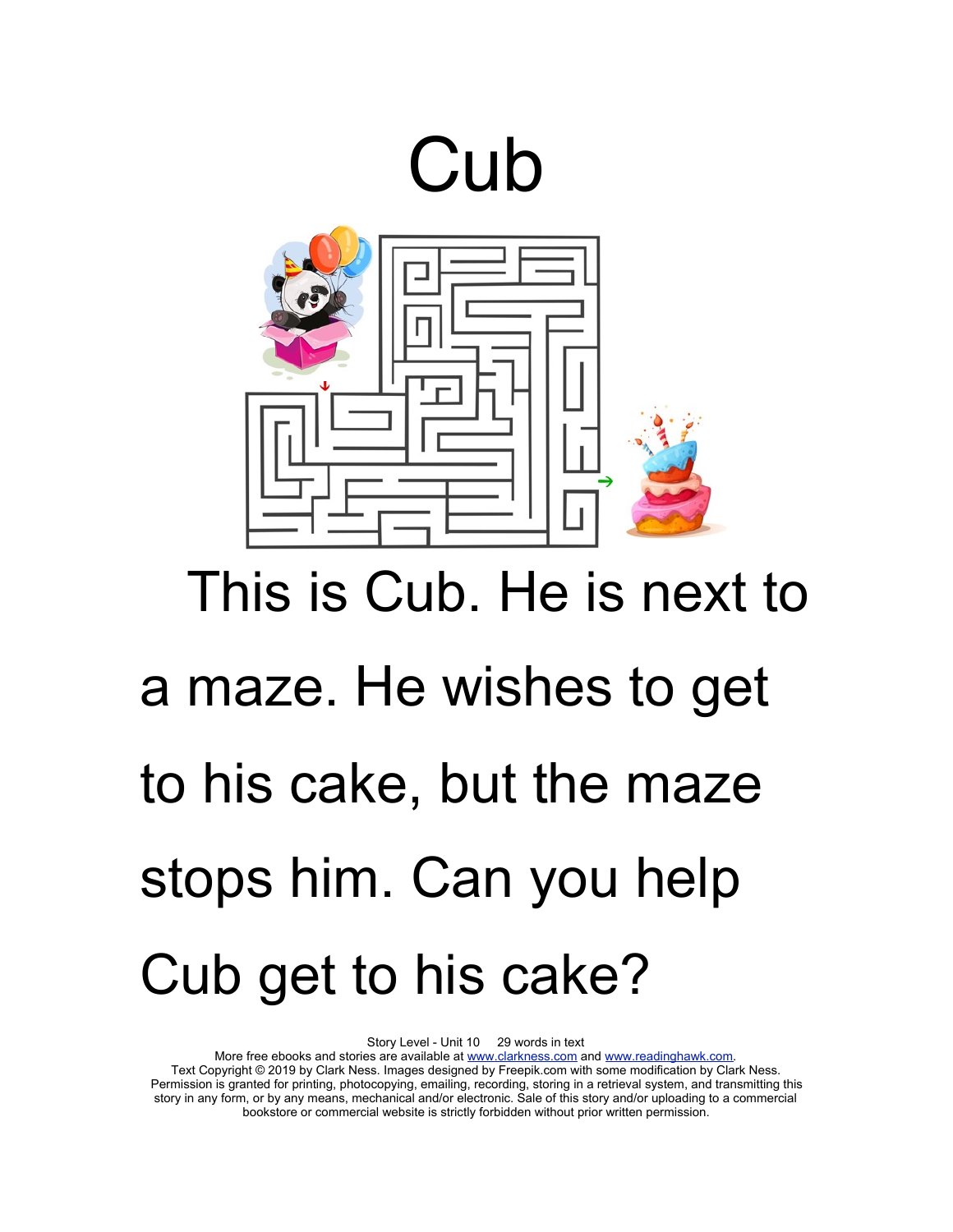### Duke Has a Rake



### Duke has a rake. He

# also has a wife. Her name is Eve. She has some plants in her hands. Duke and Eve like plants.

Story Level - Unit 10 25 words in text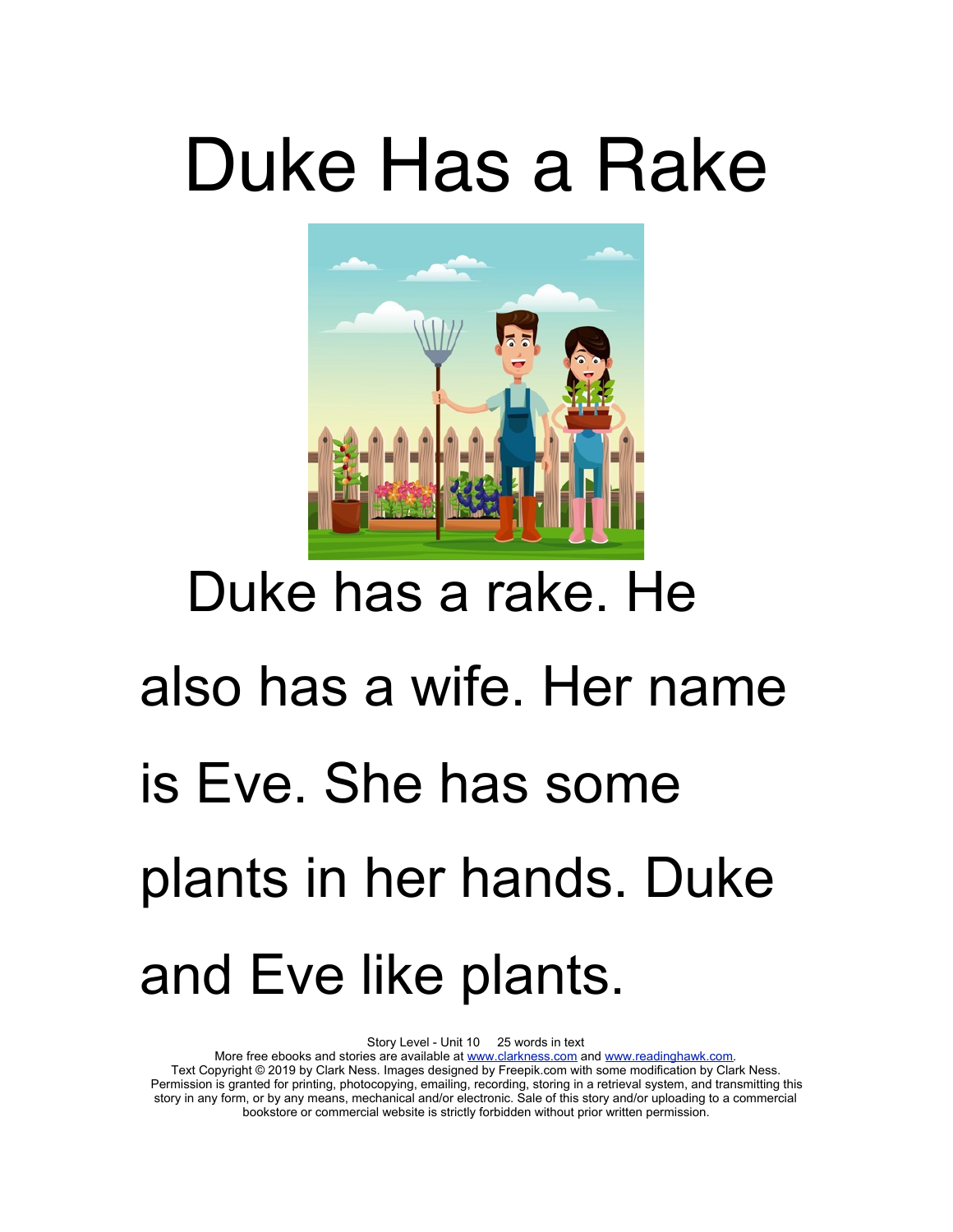

# Rose can sing. She likes to sing. She can sing rock songs, jazz songs, and hip hop songs. Rose sings all of the time.

Story Level - Unit 10 24 words in text